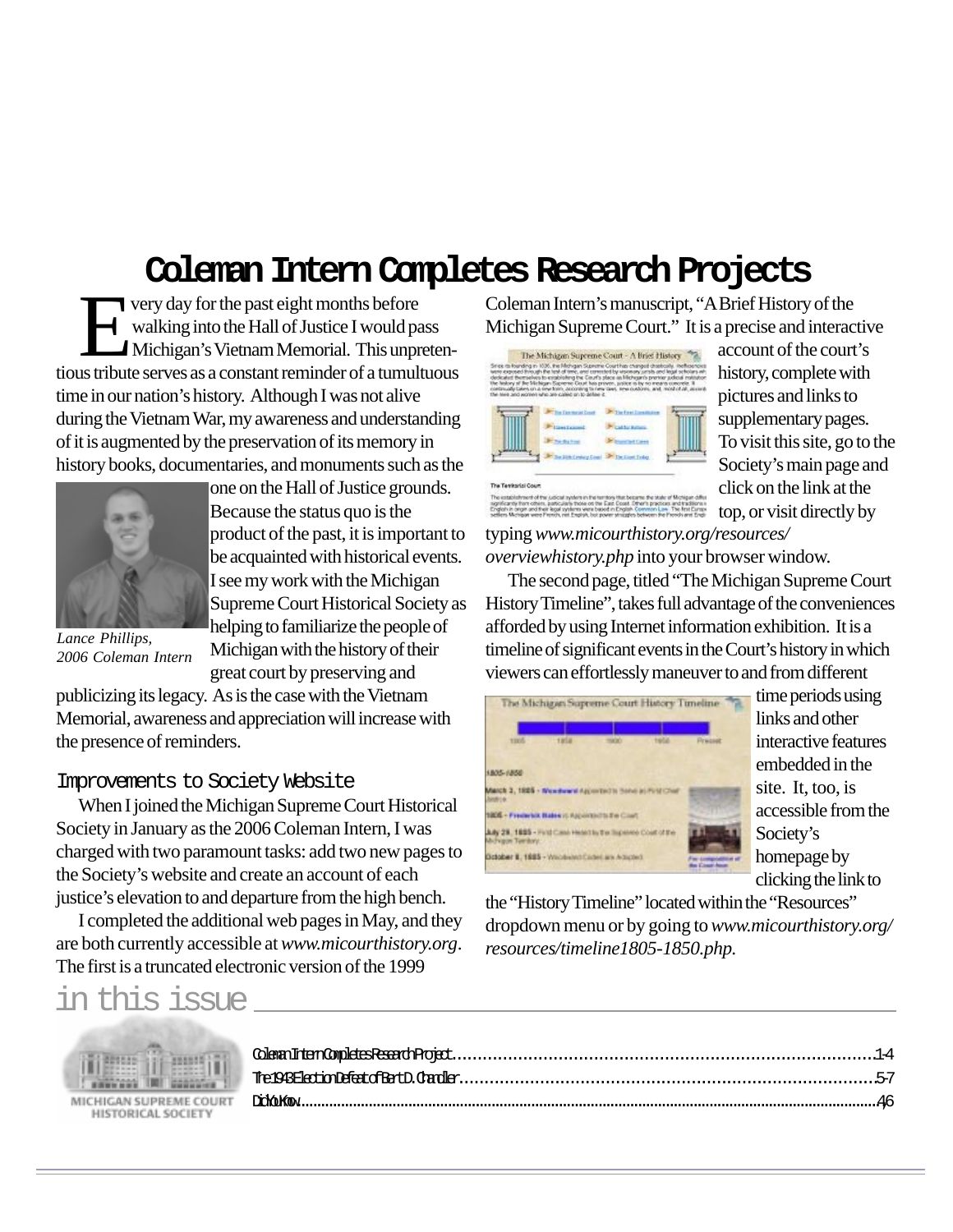### ON AND OFF THE COURT

Near the end of July, I finished gathering research for the second main project. "On and Off the Court" is a datasheet containing information pertaining to each justice's elevation to and departure from the Michigan Supreme Court. For each justice, the categories chronicled include:

JusticeEach of the 112 justices who have sat on the Michigan Supreme Court.

Beginning Date In order to appreciate the fluidity of the changes in court personnel, it is useful to know when the different justices began their stints on the bench. In researching justices that were first appointed, I occasionally came across a source that provided a beginning

**Elected or Appointed** Before 1850, the only way an individual could join the Michigan Supreme Court was by appointment (by the President until 1824 and by the Governor from then on). In 1850, this system was changed to provide for the popular election of Supreme Court Justices. Under the new system, appointments would be made only to fill vacancies, and would afford a term of office extending until the next election in which the appointed justice was expected to run to win a seat. Designations of "Elected" or "Appointed" refer only to the manner in which the justice *first* joined the bench. In many cases, justices who were first appointed were subsequently elected numerous times, but their first accession to the bench was via appointment.

## Appointed or Elected to Replace This cat-

date but failed to specify whether it was the date on which the justice was appointed, or whether it was the day the justice first took office (this was more common with the early justices). Both of these dates could technically qualify as beginning dates, so I feel comfortable reporting either with

confidence. As for justices that were first elected, the 1963 Constitution dictates that justices victorious in elections take office at noon on the first day of January, which is when the previous term of office officially ends. For simplicity's sake, I have designated the distinction separating terms of office to be Dec. 31 (end of a term) and Jan. 1 (beginning of a term).

Ending Date As with "Beginning Date", the exact day a justice left the bench is valuable information for a variety of reasons. Research often involves specifics as opposed to approximates, and this section and the one above seek to provide them.

Amount of Time Once beginning and ending dates have been precisely determined, we can calculate the amount of time a justice sat on the bench down to the day. Obviously, the longer a justice remained on the bench, the greater opportunity s/he had to exert his or her influence on it and shape Michigan jurisprudence. It is no coincidence that some of the most well-known justices have also been the longest-sitting.

Justice Party Affiliati **Beginning Date** Jan 1 1999 Republican Young, Robert P., Jr. Republican Dec 30 1998 Markman, Stephen J. Republican Oct 1 1999 Aug 21 1997 Taylor, Clifford W. Republican Kelly, Marilyn J. Democrat Jan 1 1997 Weaver, Elizabeth A. Republican Jan 1 1995 Mallett, Conrad L., Jr. Democrat Dec 21 1990 Griffin, Robert P. Republican Jan 1 1987 Archer, Dennis W. Democrat Jan 2 1986 Boyle, Patricia J Democrat April 20 1983 Cavanagh, Michael F Jan 1 1983 Democrat Brickley, James H. Dec 27 1982 Republican Dec 9 1982 and Jan 1 1 **Riley, Dorothy Comstock** Republican Moody Jr., Blair Democrat Jan 1 1977

egory essentially answers the question, "who took whose seat", while beginning and ending dates answer "when", and the "Elected or Appointed" specification answers "how". "Appointed or Elected to Replace" (both alone and when combined with the "when" and "how") is extremely helpful when plotting the networks of

succession within the Court and examining the evolution of Court personnel through time.

**Previous Positions** This category presents the occupational endeavors of Supreme Court Justices prior to their elevations to the bench. Supreme Court Justice is the highest state judiciary post attainable in Michigan. This category exposes popular career stops for individuals on the road to the Michigan Supreme Court. I included mainly civil service positions, because vocational advancement is clearer when working within the context of the relatively familiar hierarchy of the government. Although seldom included, many justices also engaged in private practice at one point or another. In most cases the listed positions are both exhaustive and sequential, but due to limited resources I was unable to verify these conditions for all of the justices.

Reason for Leaving The reasons justices leave the bench vary drastically. Some reasons are voluntary, others are involuntary. I tried to be as specific as possible within the datasheet when reporting this information.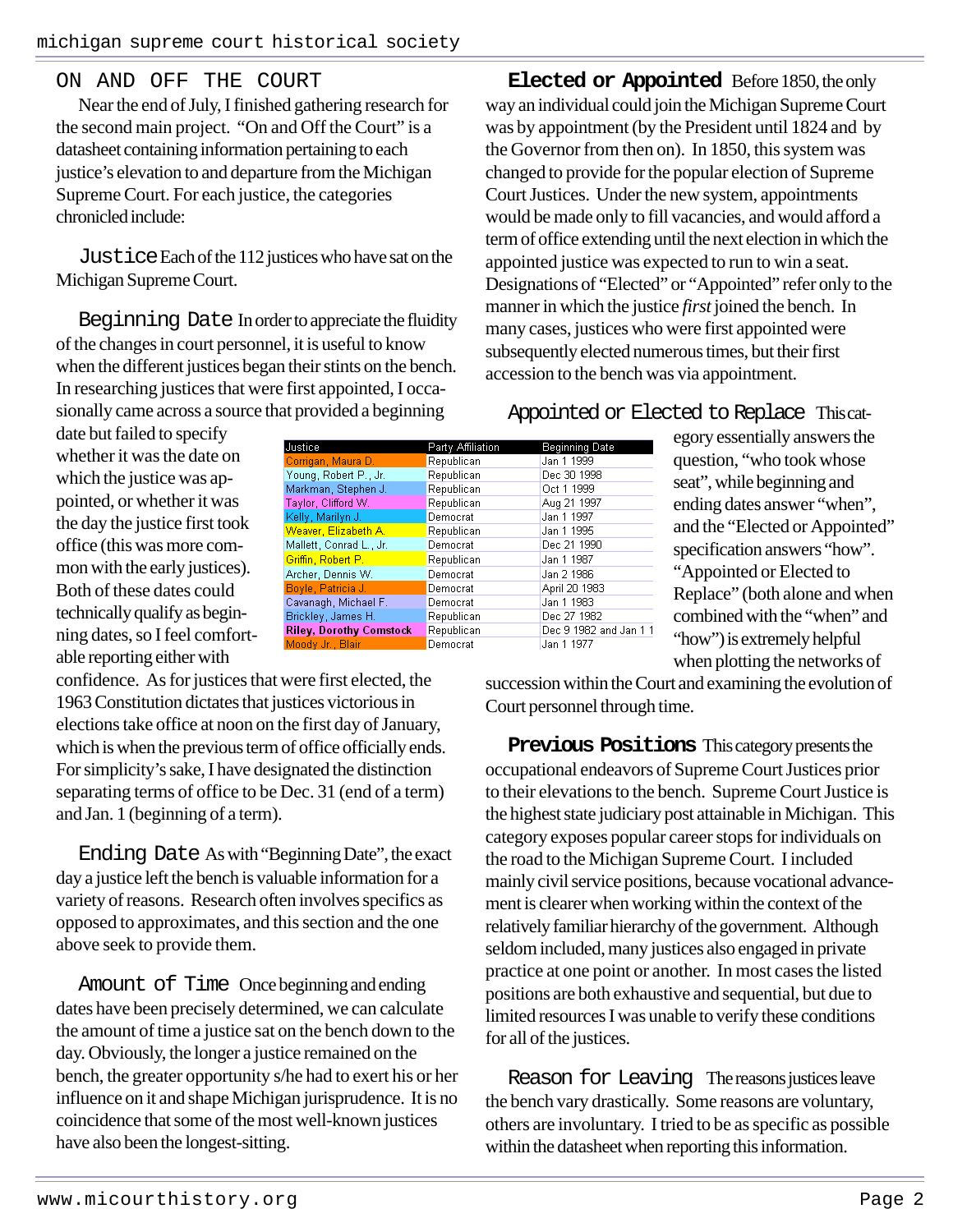Elections / Appointments The details surrounding every instance in which a justice obtains a partial or full term appear in this set of columns (4 columns ); this can only happen by election or appointment.

First, I specify whether the entry is an election or an appointment along with the date of occurrence. If the event is an appointment, I record who made the appointment along with the appointer's party affiliation. If the event is an election, I indicate the defeated parties involved in the election and include their political affiliations. Since 1824, Michigan Supreme Court Justices have been subjected to limited term lengths. If they desire to retain their seat, they can only do so by periodic reelections or reappointments.

This category essentially demonstrates how the justices managed to retain their seat between the beginning and ending dates of their tenure. If the "Amount of Time" category comes across as an intangible or overwhelming representation of career length, this section works to break it down into easily comprehensible segments.

Political Party Affiliation Before Joining the Court The judicial system is apolitical and Michigan Supreme Court Justices are elected on nonpartisan ballots. However, most of the justices were nominated to their position on the Court or the ballot by a political party. For the most part, the party listed is the party that nominated the justice for election. Some justices, over the extent of their careers, displayed affiliations with multiple or different parties. I tried to include footnotes to identify and explain these cases.

The thorough and organized system of record-keeping that characterizes contemporary archiving is a somewhat recent development. Fires and human error also pose obstacles hindering our ability to keep our ties with the past. Thankfully, the value of history is widely acknowledged and appreciated, and a great deal of effort has gone into preserving the records we do have.

Commissioned by the Michigan Supreme Court Historical Society, the "On and Off the Court" database is my contribution to the preservation and dissemination of facts related to the terns of the Justices of the Michigan Supreme Court.

No single research project I faced while a history major at Michigan State University was as demanding as the "On and Off the Court" project in terms of volume of information needed and sources consulted. Thankfully, the research techniques I honed while a student remained applicable to this project.

Fact-finding is similar to an Easter egg hunt. Both require fruitlessly unearthing countless obstacles to locate the coveted object of the search. Unlike an Easter-egg hunt, however, my search was not limited to a definite location. It encompassed dozens of resources scattered throughout databanks from Lansing to Ann Arbor. For the first few weeks, gathering information proved to be almost as easy as looking up numbers in a phonebook. A volume published bi-annually by the state government called the Michigan Manual contained election statistics from the late 19<sup>th</sup> century to present. Appointment and resignation dates covering the same era were documented in the Michigan Reports. Various contemporarily published justices' biographies also contained a great deal of data relevant to my search. Each of these sources could be found on the shelves of common public libraries.

However, relatively easily accessible sources began to run dry of information as the focus of my search shifted to the early years of the Michigan Supreme Court. At this point, the sources I needed were collecting dust deep in the dark, "employee only" corridors of the Michigan Archives and the Bentley Historical Library. Many times, when utilizing the wealth of information contained in these document tombs, I found myself resorting to early 19<sup>th</sup> Century primary sources to uncover the most elusive of facts. These instances often involved deciphering Old-English style text handwritten on brittle antiquated paper. Justice's papers and personal collections were indispensable in providing me with "intangible" material from which I was able to deduct the cold hard facts I was seeking.

The result is a spreadsheet style display of categorical information, with the justices listed in the rows and some aspect of his or her elevation to or departure from the bench listed in the columns. It is easy to read, concise, and extremely practical. Admittedly, the"On and Off the Court" database is just a collection of facts, which, although useful, can sometimes be impersonal. They rarely tell the whole story, and many of the basic facts contained in "On and Off the Court" act as insufficient proxies for stories worth telling. For this reason, with the database I provide short summaries of interesting circumstances surrounding select pieces of data. These summaries include:

### The 1986 Election

The 1983 Ouster of Dorothy Comstock Riley The Forced Resignation of John B. Swainson The 1943 Election defeat of Bert D. Chandler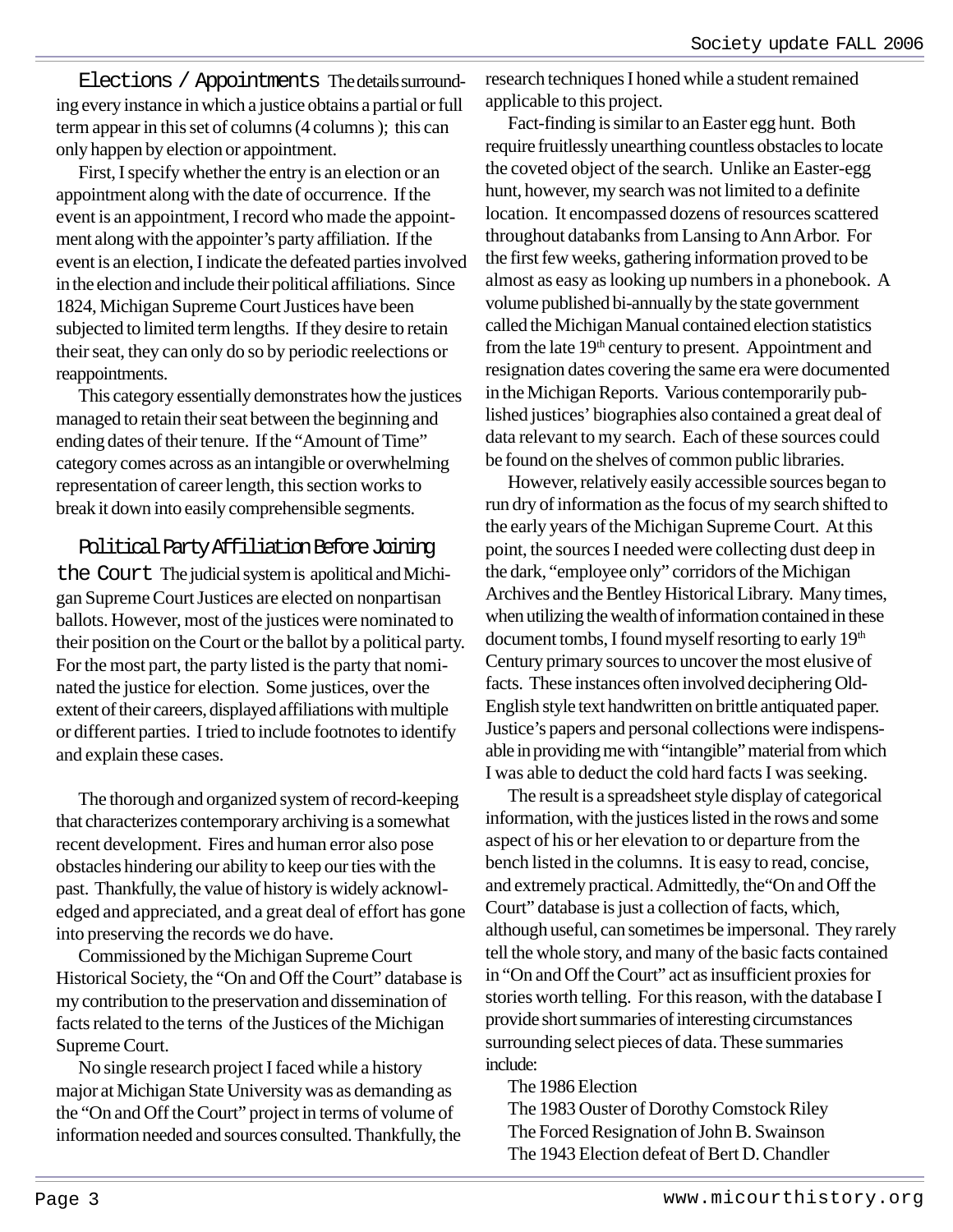The 1885 Election defeat of Thomas M. Cooley The Attempted Ouster of George Morrell Shortly after the completion of the "On and Off the Court" project, Angela Bergman, Executive Director of the Historical Society, received an email from a Princeton University student doing a research project on judicial politics. After introducing himself and his objective, he continued: *I was wondering where could I obtain information (or if I could obtain it from you) regarding the date each justice began his term on the bench. I consulted your online resource which is a great compilation of biographies of justices. By far more superior, organized, and informative than any other state I had*

*to research. However, it often only states the year each justice started and ended his or her term. Is it possible to find out the exact date their term started?*

Mrs. Bergman was able to email him the database which contained precisely the information he was looking for. With the addition of the "On and Off the Court" database and the two new web pages, our already "superior, organized, and informative" bank of information was improved, and the Michigan Supreme Court Historical Society further actualized its commitment to promoting awareness of the history of the Michigan Supreme Court.

*To download the database or to view the information on-line, go to www.micourthistory.org and click on Resources.*

# **Did you know……….**

Of the 112 justices who have served on the Michigan Supreme Court Bench, 21 served their country in the armed forces before joining the Court.

- **Clifford Taylor** Served as a US Navy line officer from 1967 to 1971.
- **Robert P. Griffin** Served in the US Army during WWII.
- **Blair Moody** Served in the US Air Force during the Korean War.
- **James L. Ryan** Was a JAG Corps Officer for the US Navy and later a Military Judge.
- **Lawrence B. Lindemer** Served in the US Army and US Air Force in WWII.
- **John W. Fitzgerald** Served in the US Army Infantry in WWII.
- **G. Mennen Williams** Served in the US Navy in WWII. He was stationed in the Pacific Theater and earned ten battle stars.
- **\*John B. Swainson** Served during WWII. He lost both his legs clearing land mines as a volunteer on the battlefields of France. Received France's Croix de Guerre (the presidential citation) and the Purple Heart.
- **Michael D. O'Hara** Served in the Marines in WWII. He was part of the invasion force in Okinawa and was part of the occupation forces in Japan 1943.
- **George C. Edwards, Jr.** Served in the US Infantry in WWII. He was stationed in Philippines.
- **Eugene F. Black** Enlisted in US Naval Reserve as lieutenant in WWII. A knee injury forced him into inactive duty.
- **Talbot Smith**  Served in the Navy for 14 years.
- **\*Harry F. Kelley** Served in the US Army in WWI. His entire Notre Dame Law School graduating class joined the American Expeditionary force. In the Battle of Chateau-Thierry, Kelly led an assault upon an entrenched German machine-gun position, and lost his right leg. He was awarded the highest tribute paid to a non-Frenchman, the Croix de Guerre.
- **Thomas F. MacAllister** Volunteered for French Foreign Legion in WWI. He organized a volunteer ambulance unit and flew combat missions. He was awarded the Medal of Honor, the highest award that could be given to an airman in the French military forces.
- **Harry S. Toy** Served in the US Army in WWI. He became captain of the 144<sup>th</sup> Machine Gun Company. He was wounded in action three times and gassed once. He was awarded the Croix de Guerre.
- **George E. Bushnell** Served as a Lieutenant in the Motor Transport Corps in WWI.
- **Robert M. Montgomery** Enlisted in the Union Army in the Civil War. He was part of the  $7<sup>th</sup>$  Michigan Cavalry but he did not see active service during the Civil War.
- **Claudius B. Grant** Served in the Union Army during the Civil War. In the war he participated in many notable battles, and he resigned from duty in 1864 after reaching the rank of Colonel.
- **Edward Cahill** Enlisted in the Union Army in 1862. However, he was discharged later that year due to illness. He studied law until he was healthy enough to rejoin the war effort. He raised the first African American Infantry Unit in Michigan and led them in battle as their captain until the end of the war.
- \***Charles D. Long** Served company A of the 8<sup>th</sup> Michigan Infantry in the Civil War. On April 16, 1862 he sustained two severe war wounds at the Battle of Wilmington Island in Georgia. He lost his left arm and a bullet became lodged in his inner thigh where it remained for the rest of his life. He left the bench when his war wounds became too much to bear and he died on June 27, 1902.

\***Allen B. Morse** – Served as a member of Michigan's 16<sup>th</sup> Infantry aiding the Union effort in the Civil War. He lost his left arm during the attack on Missionary Ridge.

\*denotes the loss or amputation of a limb due to combat.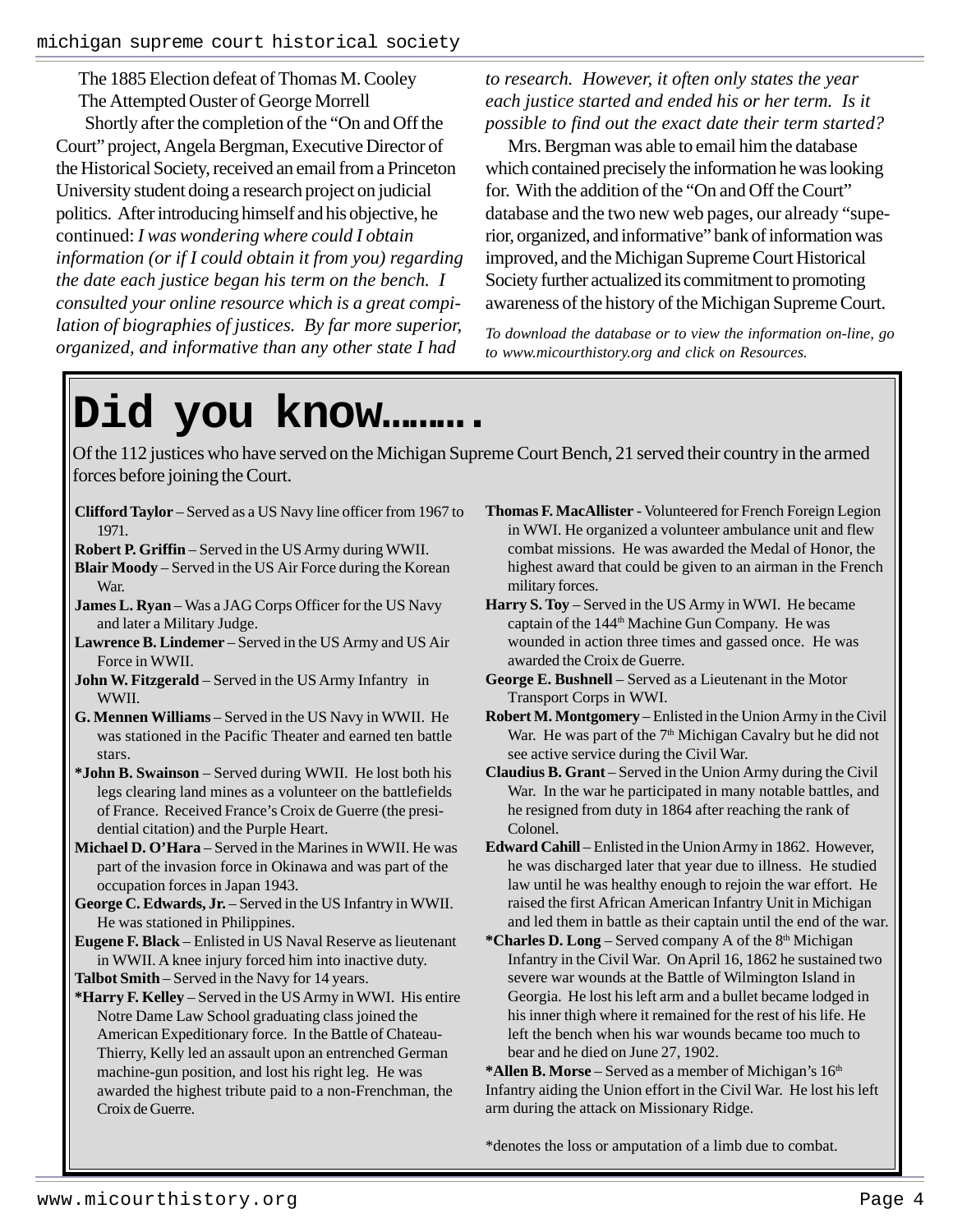# **The 1943 Defeat of Bert D. Chandler**

In many respects, elections bear a useful metaphorical resemblance to a footrace; in both cases, the closest finishes are always the most exciting. There were four participants competing for two places on the victory podium that was the Michigan

Supreme Court in the April 1943 election, meaning that the top two vote getters would earn a seat on the Court and the bottom two finishers would go home prizeless. As in a race, the winners of elections often earn their victories before the voting begins through preparation and campaigning. This being said, on April 5, 1943, the competitors were equivalently aligned at the starting line and rearing to go. When the shotgun sounded on that day and the polls opened the closest contest in Michigan election history was officially underway.

Standings after the first leg of the race, marked by the submission of

results from 1,197 out of the 3,754 total Michigan precincts, were returned on April 6, 1943. The results showed that Democratic incumbent Justice Bert D. Chandler had enjoyed an explosive start off the blocks and was leading the pack of four with 47,452 votes. Aggressively pursuing Chandler were Republican challenger Neil Reid with 45,644 votes, and Republican incumbent Emerson R. Boyles with 45,218 votes. Democrat Frank L. McAvinchey, the fourth competitor, suffered a hesitated jump off the line, and was never able to recover. At the first checkpoint, he limped along with just 15,173 votes.

With spectators on the edges of their seats, the second wave of reported precincts positioned the competitors still neck and neck. Although Justice Reid had gained enough ground to surpass Chandler, both Chandler and Boyles remained tight on his heels. On April 7, the Detroit Free Press reported the most recent standings. "The latest returns, (Reid) was leading Justice Bert D. Chandler, and Justice Emerson R. Boyles but the spread between

the first and third candidates was only 4,719 votes and the winners may not be known until the official canvass. Between Chandler and Boyles the margin was only 498..."<sup>1</sup> At this point, hardly a step separated the second and third place candidates, and

this nose-to-nose dead heat would continue through the finish line.

As the race progressed, Reid proved himself to be a late breaker. Nearing the end of the contest, unofficial returns for all Michigan precincts determined him to have separated himself from Boyles and Chandler by approximately 8,000 votes. He comfortably blew through the finish well ahead of the others, claiming first place and one of the two available seats on the bench. In the wake of Reid's late spurt, however, a fight ensued for the final spot. An April 16 update of the vote tallies estimated that the difference between the second

and third place finishers was only four votes! The Detroit Free Press reported the indefinite results. "The grand totals subject to correction as minor discrepancies may be found in the remaining precincts are: Boyles 179,228: Chandler 179,224."2 Such a photo-finish demanded a slow motion replay. A review of the counts in the Wayne County precincts, the last county to officially report its totals, was conducted. With the difference between the grand prize and no prize at all hanging in the balance, the Board of Canvassers wanted to be sure they could accurately identify the second place finisher.

The last remaining precinct tabulations were gathered on April 17, and officially confirmed two days later. The unlikely ending revealed an even slimmer margin of victory than what was previously believed: Boyles 179,228: Chandler 179,226. "Probably never in the memory of any living person has a state-wide election for high office been decided by as little as two votes," said Herman H.

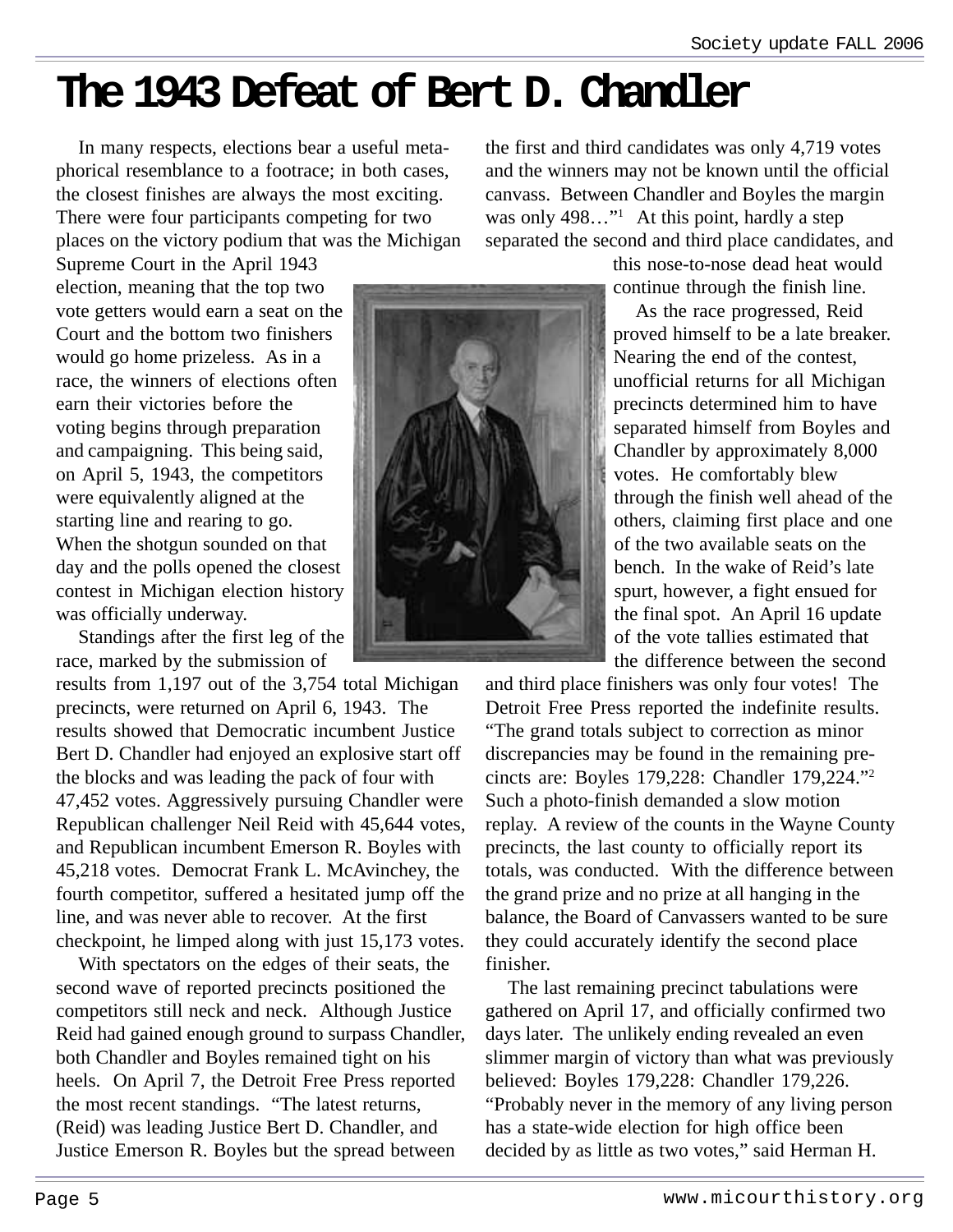Dignan, Secretary of State and Chair of the Canvassing Board.3 "Normally, a difference of a few thousand votes is considered close in a state-wide contest," noted the *Lansing State Journal*. 4

Indeed, such a close finish literally left vote counters no room for error, and the consideration of human imperfection would hypothetically compel the losing party to seek recourse. Immediately after the announcement of the two-vote defeat, murmurs of a recount request naturally began to surface from Chandler's Democratic allies. According to Michigan election law in 1943, only a candidate who considered himself "aggrieved" could petition for a recount. He was allowed two days after the canvass results to file a petition and post a five dollar charge for every precinct recounted.

Heeding the immediacy of the petition deadline, on April 21 Chandler promptly arranged an overnight meeting involving his closest friends and advisors to entertain the idea of requesting a recount. The purpose of the meeting was to select precincts that offered the possibility of increasing Chandler's total when subjected to a recount. Despite having a solid case in favor of a recount due to the nearly identical vote totals of the second and third place finishers, prior to the conference both Chandler and his comrades emitted strong indications they would not seek one. Chandler told the *Detroit Free Press* on April 18, "I had no business to run if I couldn't be a good loser" (hardly the typical attitude of someone who considers himself "aggrieved").  $5 \text{ In addition, his friends represented}$ him as being personally inclined to let the election stand unchallenged in the theory that a recount would not enhance the dignity of the Court.<sup>6</sup> Despite his immediate inclinations, Chandler did not want to commit to a decision either way until after the late night conference. He told the *Lansing State Journal* on April 21, "I have no comment because I just don't know what I'll do."7

In the face of strong Democratic pressure to

# **Did you know……….**

MICH

LANSING

The seal of the Michigan Supreme Court was created in 1814 for the Supreme Court of the Michigan Territory. Though we don't know the name of the artist who rendered the seal itself, we do know that Governor Lewis Cass – the first Governor of the Territory of Michigan – devised the seal's description. Volume 1 Michigan's Territorial Laws, Governor Cass describes the seal of the Court as:

*This seal to be an inch and threequarters in diameter, within the seal to be common figure of Justice, being a woman, blindfolded, holding in one*  $\mathscr{E}'$ *hand the scales and in the other the naked sword. In a scroll passing in a curve above or below the figure, as* ð *may suit the taste of the artist, to be these words, DISCITE JUSTITIAM MONITI. Around the seal to be these words, "Seal of the Supreme Courtof the Territory."*

Though the original seal featured a sitting lady justice rather than a standing one, the 1814 description still applies to the seal as it exists today.

The Latin phrase, "Discite justitiam moniti," is translated to mean "Be advised, Learn Justice." The phrase is a reference to book 6, line 620 of Vergil's The Aneid. In the story, King Phlegyas, angry at Apollo for becoming a lover of his daughter Coronis, takes justice into his own hands and destroys Apollo's temple at Delphi. Apollo punishes Phlegyas by killing him and condemning his soul to act as ferryman for the souls of the dead that cross the river Styx, one of the four rivers of Hades. Phylegas speaks the Š line, "discite justitiam moniti et non temnere divos [translated (you all) having been advised, learn justice, and do not disrespect the gods fate] as a warning to others not to make the same mistakes he did in meddling with the gods and with fate.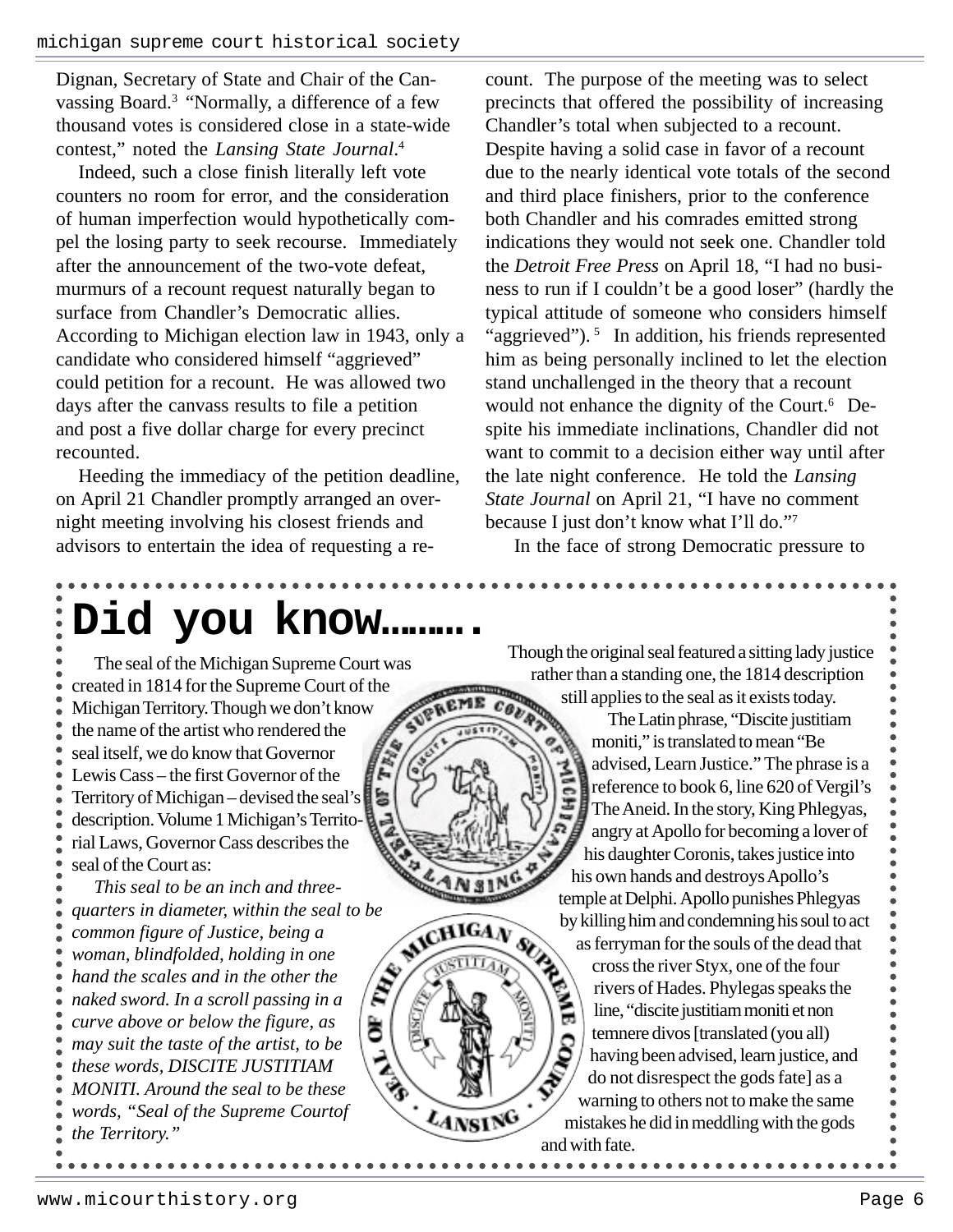pursue a recount, Chandler announced his decision to abide by the results of the official canvass on April 22. He made known his refusal to ask for a recount to Ernest B. Brooks, Democratic State Chairman, who explained that Chandler considered a statewide recount mechanically impossible, and that he believed anything less might not reflect the true results.8 Although he did not act on his obligation to initiate the recount, Chandler voiced his opinion in favor of a procedural change that would allow the State Board of Canvassers to conduct statewide recounts in extremely close elections in the future. Subsequently, a provision contained in Public Act 116 of 1954 addressed this issue, and to this day remains the working law governing the actions of the Board of Canvassers in tight election races. It states, "A recount of all precincts in the state shall be conducted at any time a statewide primary or election shall be certified by the board of state canvassers as having been determined by a vote differential of 2,000 votes or less."9

As for the 1943 Supreme Court election that redefined the term "extremely close" by being determined by a vote differential of 2 rather than 2,000, there was no reprisal, and Chandler graciously accepted his defeat after weighing his

alternatives and deciding against a recount for mainly selfless reasons. On December 31, 1943, Bert Chandler surrendered his seat to Emerson R. Boyles, a man who beat him by as many votes as there were open seats on the bench in an improbable and historic election.

### **Footnotes**

- 1) *Detroit Free Press.* "GOP Leads Mount in State Vote". April 7, 1953. pg. 1A
- 2) *Detroit Free Press*. "Boyles and Chandler Nose and Nose in Court Race". April 16, 1943. pg. 1A
- 3) *Lansing State Journal*. "State Canvass Confirms Vote." April 21, 1943. pg. 1A
- 4) *Lansing State Journal*. "State Canvass Confirms Vote." April 21, 1943. pg. 1A
- 5) *Detroit Free Press* "Boyles Wins Photo Finish by Six Votes." April 18, 1943. pg. 1A
- 6) *Lansing State Journal*. "State Canvass Confirms Vote." April 21, 1943. pg. 1A
- 7) *Lansing State Journal*. "State Canvass Confirms Vote." April 21, 1943. pg. 1A
- 8) *The Detroit News.* "Chandler Cites Need of Recounts In Future April 22, 1943. pg. 6A
- 9) Michigan Compiled Laws. Chapter 168. Section 880a. Number 1

*Article written by Lance Phillips as part of the "On and Off the Court Project".*

# *Have you paid your 2006 Dues?*

For your convenience, the Society accepts Visa, MasterCard, and American Express. Please call (517) 373-7589 to make your payment by phone, or complete and mail or fax the following information to: Michigan Supreme Court Historical Society, 1st Floor Hall of Justice, 925 W. Ottawa Street, Lansing, MI 48915 Fax (517) 373-7592

|                                            | [] Check enclosed<br>[] Credit Card (Circle one) |
|--------------------------------------------|--------------------------------------------------|
|                                            | Visa MasterCard<br>American Express              |
| $Zip$ Phone                                |                                                  |
| \$100<br>* Individual Membership:          |                                                  |
| * Corporate/Law Firm Membership:<br>\$1000 | Exp. Date                                        |
| Total Payment \$                           | Signature                                        |